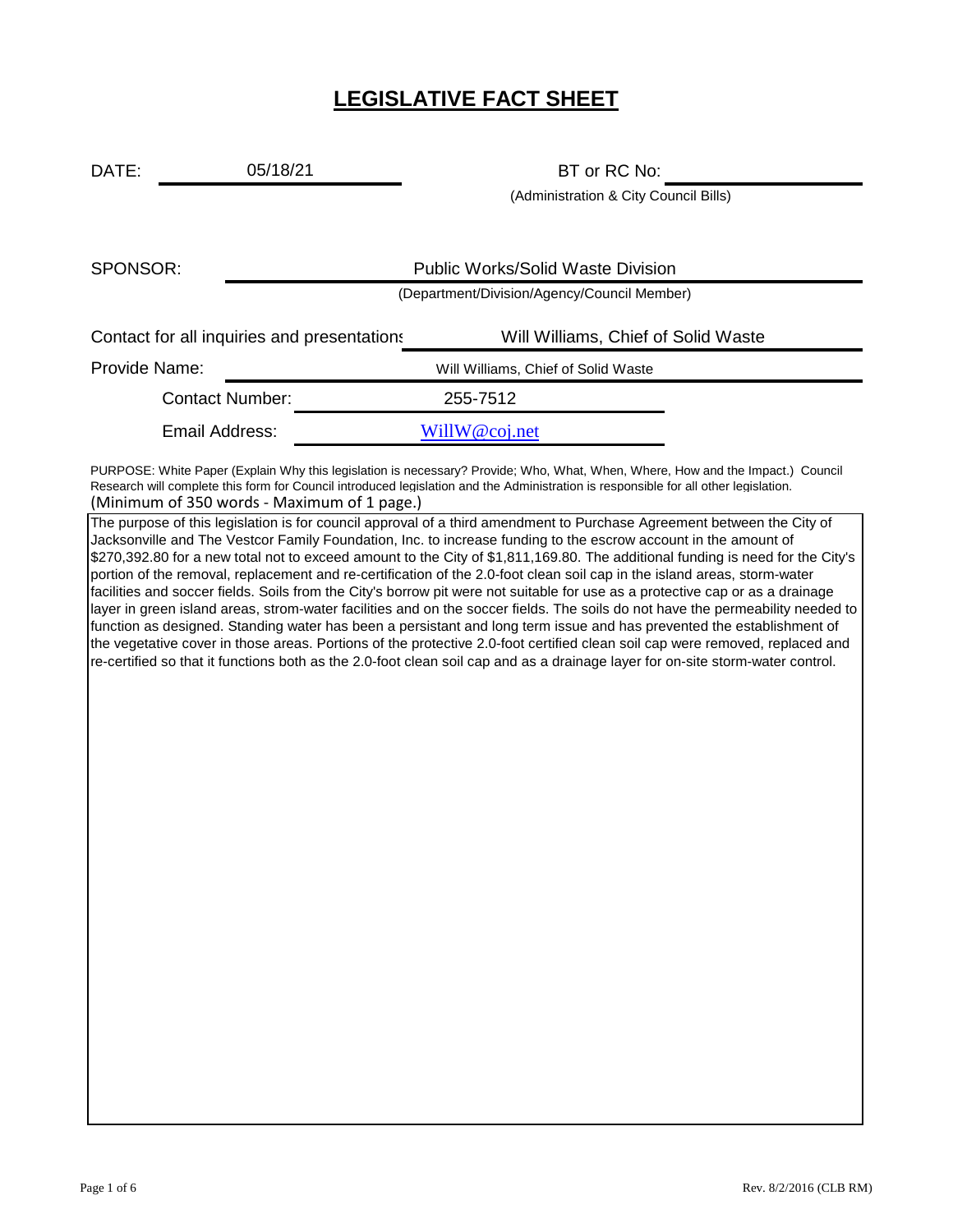#### APPROPRIATION: Total Amount Appropriated \$270,392.80 as follows: \$270,392.80

List the source **name** and provide Object and Subobject Numbers for each category listed below:

(Name of Fund as it will appear in title of legislation)

| Name of Federal Funding Source(s) | From:                               | Amount:                 |
|-----------------------------------|-------------------------------------|-------------------------|
|                                   | To:                                 | Amount:                 |
| Name of State Funding Source(s):  | From:                               | Amount:                 |
|                                   | To:                                 | Amount:                 |
| Name of City of Jacksonville      | From:                               | Amount:                 |
| Funding Source(s):                | To:<br>PWCP353VP519-SW0017 01-06505 | \$270,392.80<br>Amount: |
| Name of In-Kind Contribution(s):  | From:                               | Amount:                 |
|                                   | To:                                 | Amount:                 |
| Name & Number of Bond             | From:                               | Amount:                 |
| Account(s):                       | To:                                 | Amount:                 |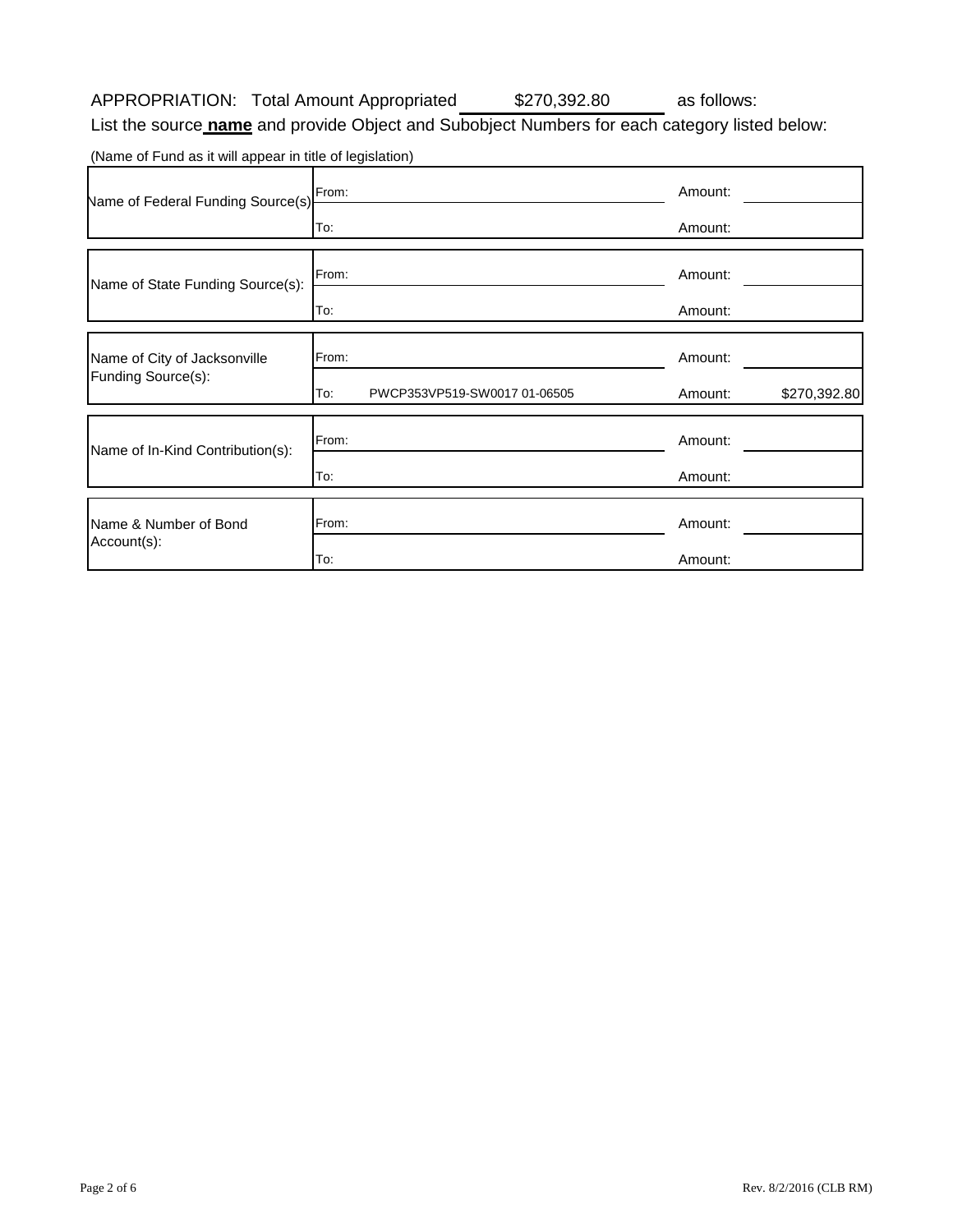# PLAIN LANGUAGE OF APPROPRIATION / FINANCIAL IMPACT / OTHER:

Explain: Where are the funds coming from, going to, how will the funds be used? Does the funding require a match? Is the funding for a specific time frame? Will there be an ongoing maintenance? … and staffing obligation? Per Chapters 122 & 106 regarding funding of anticipated post-construction operation costs.

(Minimum of 350 words - Maximum of 1 page.)

The funding for this appropriation will come from previously appropriated Environmental Cleanup project funds (35103.153119.565050.001406.00000000.00000.0000000)

ACTION ITEMS: Purpose / Check List. If "Yes" please provide detail by attaching justification, and code provisions for each.

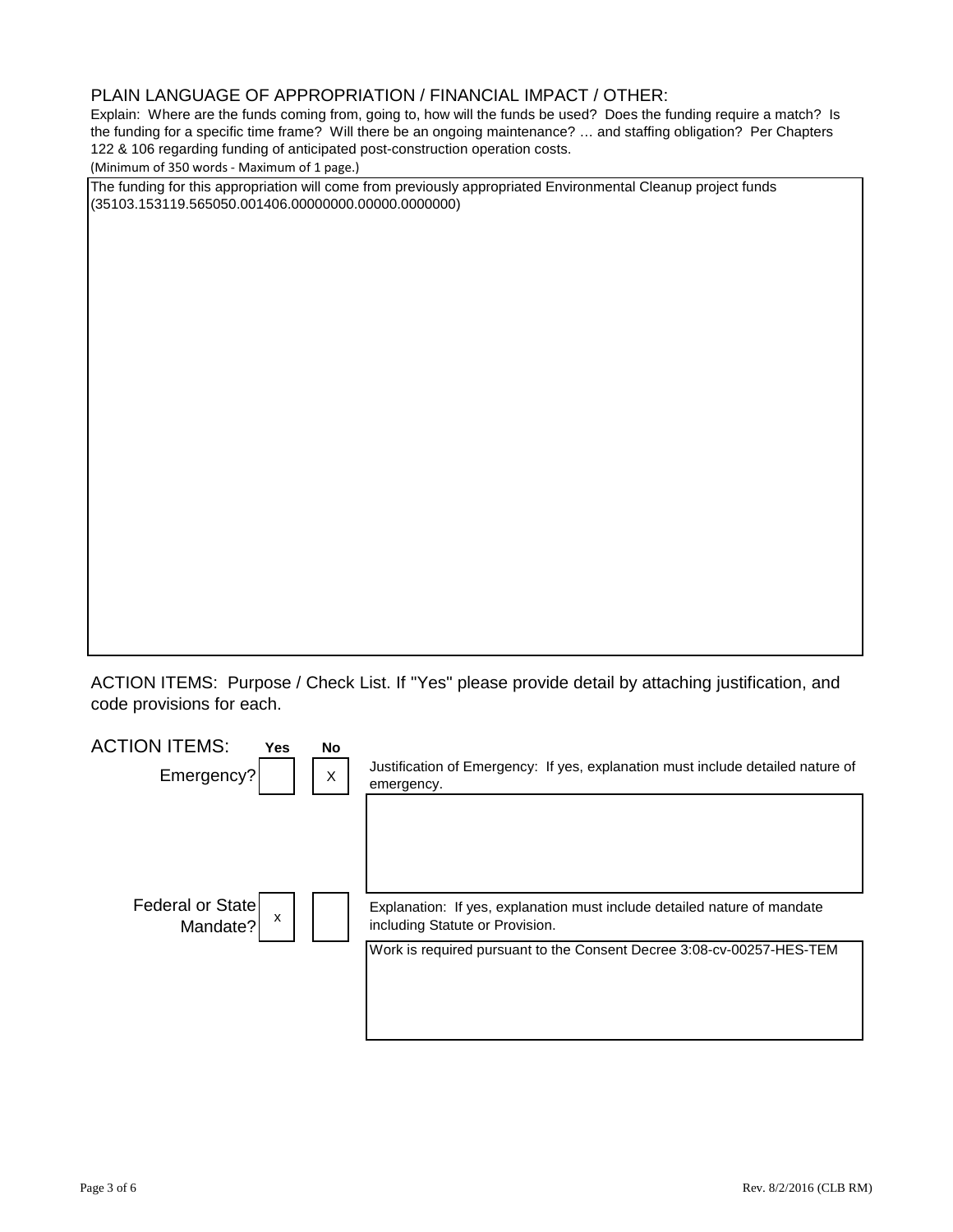

ACTION ITEMS CONTINUED: Purpose / Check List. If "Yes" please provide detail by attaching justification, and code provisions for each.

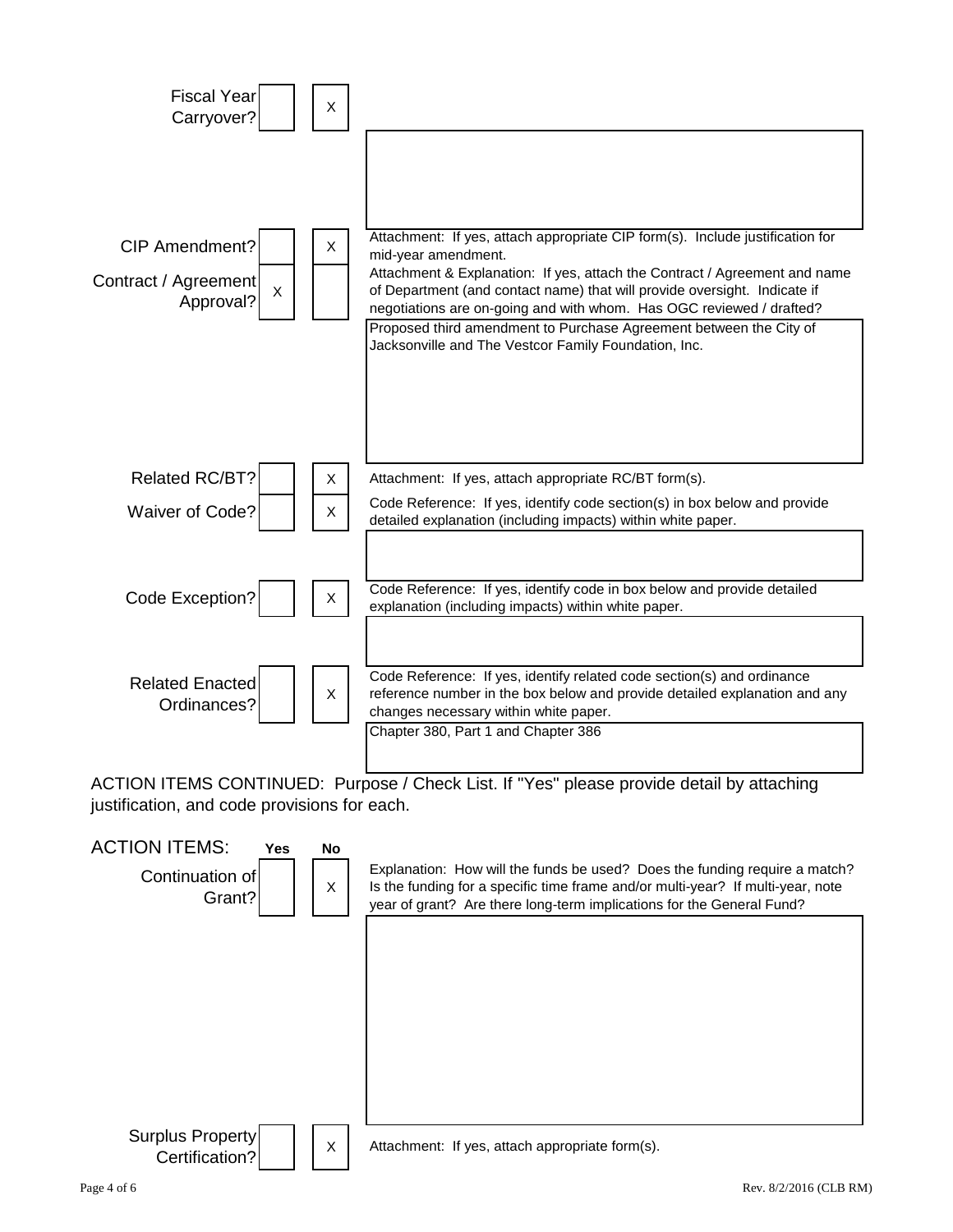| Reporting<br>X<br>Requirements? |             | Explanation: List agencies (including City Council / Auditor) to receive reports<br>and frequency of reports, including when reports are due. Provide Department<br>(include contact name and telephone number) responsible for generating |  |  |  |
|---------------------------------|-------------|--------------------------------------------------------------------------------------------------------------------------------------------------------------------------------------------------------------------------------------------|--|--|--|
|                                 |             |                                                                                                                                                                                                                                            |  |  |  |
|                                 |             |                                                                                                                                                                                                                                            |  |  |  |
|                                 |             |                                                                                                                                                                                                                                            |  |  |  |
| Division Chief: hall ballist    | (signature) | Date: $5/$                                                                                                                                                                                                                                 |  |  |  |
| Prepared By:                    | (signature) | Date:                                                                                                                                                                                                                                      |  |  |  |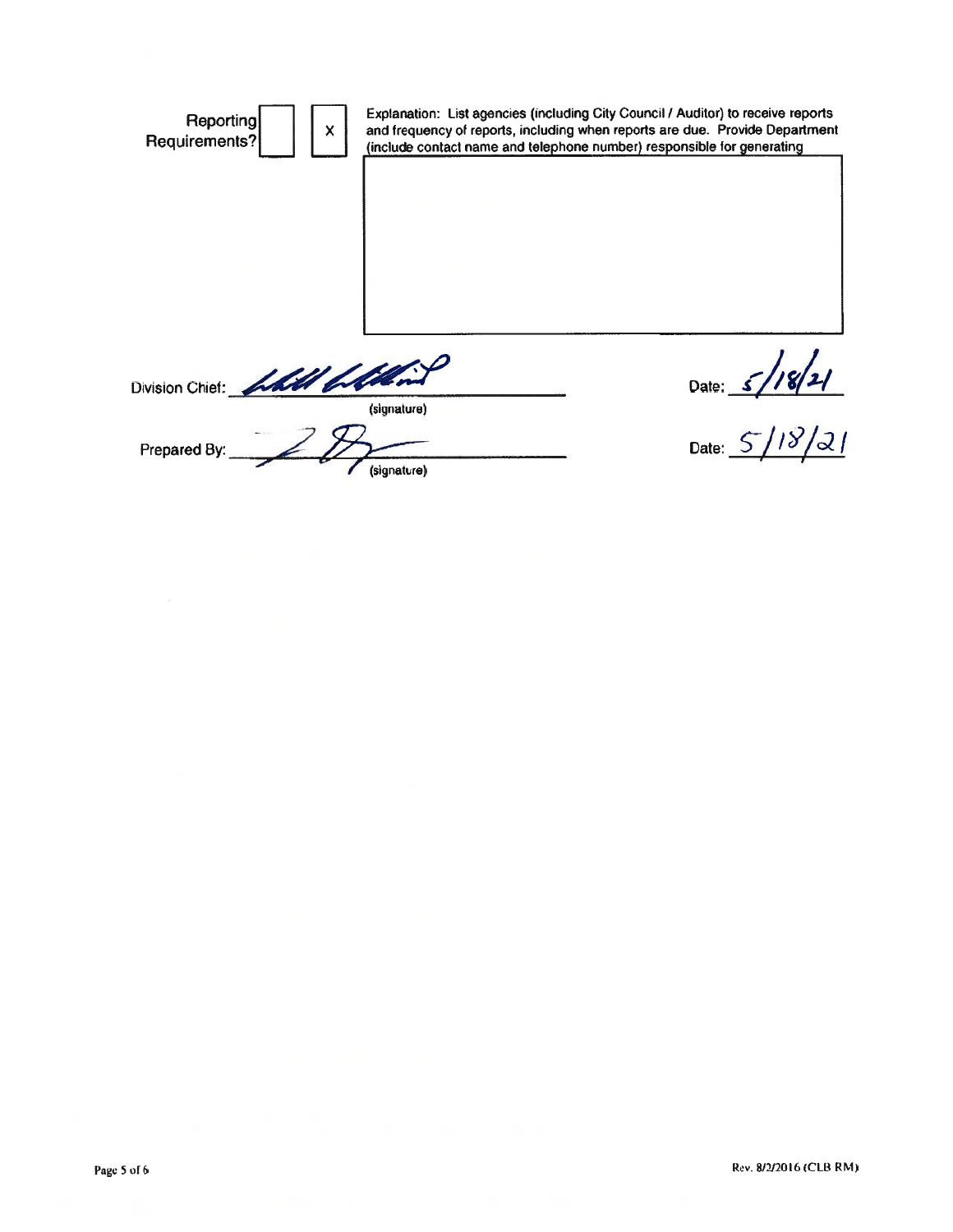# **ADMINISTRATIVE TRANSMITTAL**

| To:     | MBRC, c/o Jasmine Jordan, Budget Office, St. James Suite 325             |                                   |                                                                    |  |  |  |
|---------|--------------------------------------------------------------------------|-----------------------------------|--------------------------------------------------------------------|--|--|--|
| Thru:   | John Pappas, Director, Public Works Department                           |                                   |                                                                    |  |  |  |
|         |                                                                          | (Name, Job Title, Department)     |                                                                    |  |  |  |
|         | Phone:                                                                   | 255-8748                          | E-mail: pappas@coj.net                                             |  |  |  |
| From:   |                                                                          | Will Williams, Chief, Solid Waste |                                                                    |  |  |  |
|         |                                                                          |                                   | Initiating Department Representative (Name, Job Title, Department) |  |  |  |
|         | Phone:                                                                   | 255-7512                          | E-mail: WillW@coj.net                                              |  |  |  |
| Primary |                                                                          | Will Williams, Chief, Solid Waste |                                                                    |  |  |  |
|         | Contact: (Name, Job Title, Department)                                   |                                   |                                                                    |  |  |  |
|         | Phone:                                                                   | 255-7512                          | E-mail: WillW@coj.net                                              |  |  |  |
| CC:     | Leeann Krieg, Director of Intergovernmental Affairs, Office of the Mayor |                                   |                                                                    |  |  |  |
|         | leeannk@coj.net<br>E-mail:<br>255-5015<br>Phone:                         |                                   |                                                                    |  |  |  |

#### **COUNCIL MEMBER / INDEPENDENT AGENCY / CONSTITUTIONAL OFFICER TRANSMITTAL**

| Phone: | 255-5055 |                                        | E-mail: psidman@coj.net                                                                                                                                                                                             |
|--------|----------|----------------------------------------|---------------------------------------------------------------------------------------------------------------------------------------------------------------------------------------------------------------------|
|        |          |                                        |                                                                                                                                                                                                                     |
|        |          |                                        |                                                                                                                                                                                                                     |
| Phone: |          | E-mail:                                |                                                                                                                                                                                                                     |
|        |          |                                        |                                                                                                                                                                                                                     |
|        |          |                                        |                                                                                                                                                                                                                     |
| Phone: |          | E-mail:                                |                                                                                                                                                                                                                     |
|        |          |                                        |                                                                                                                                                                                                                     |
| Phone: | 255-5015 | E-mail:                                | leeannk@coj.net                                                                                                                                                                                                     |
|        |          | Contact: (Name, Job Title, Department) | Peggy Sidman, Office of General Counsel, St. James Suite 480<br>Initiating Council Member / Independent Agency / Constitutional Officer<br>Leeann Krieg, Director of Intergovernmental Affairs, Office of the Mayor |

Legislation from Independent Agencies requires a resolution from the Independent Agency Board approving the legislation.

**No** 

Independent Agency Action Item: **Yes** 

**Boards Action / Resolution?** 

 $\mathsf{X}$ 

Attachment: If yes, attach appropriate documentation. If no, when is board action scheduled?

### **FACT SHEET IS REQUIRED BEFORE LEGISLATION IS INTRODUCED**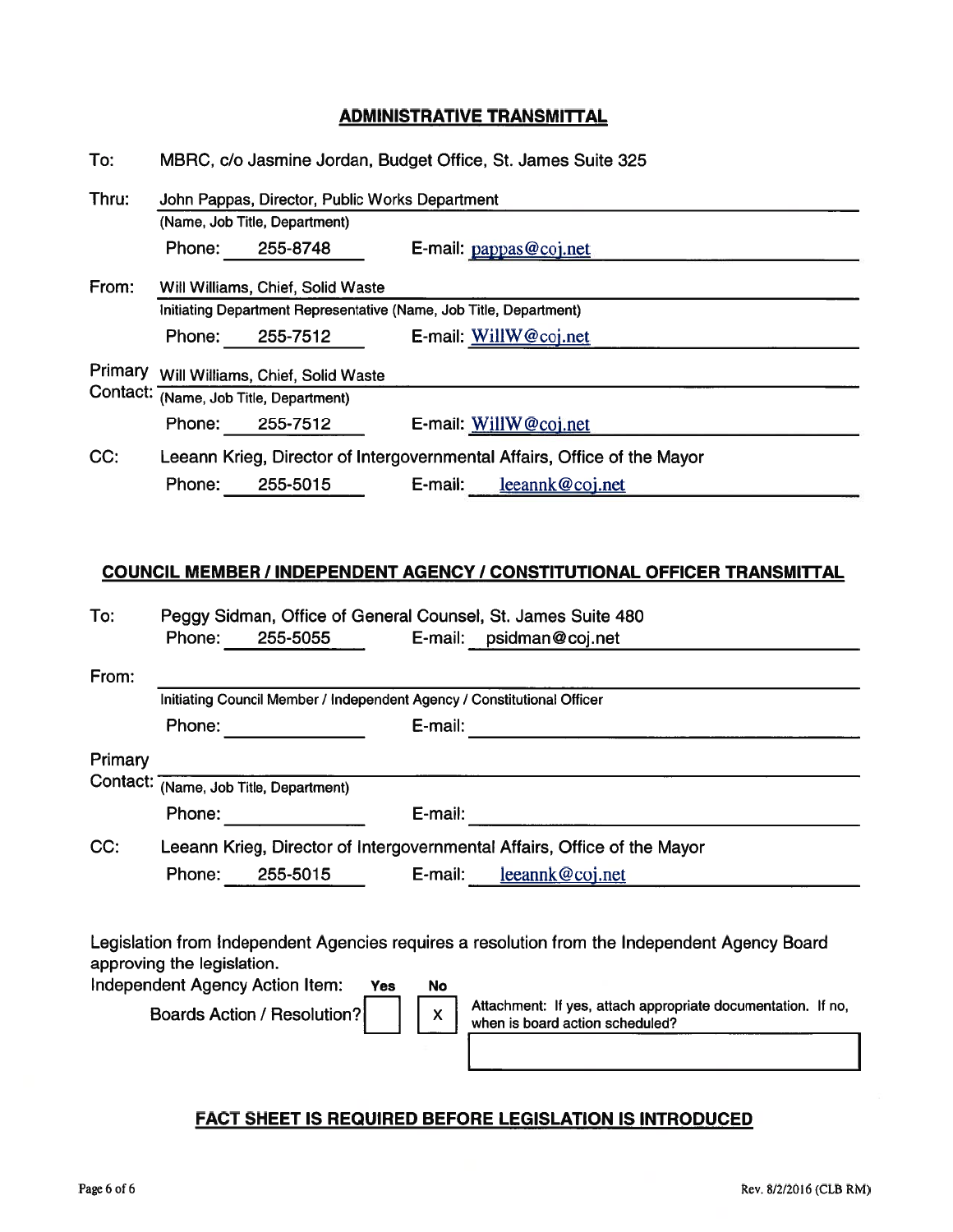

ONE CITY, ONE JACKSONVILLE

# **City of Jacksonville, Florida**

# Lenny Curry, Mayor

**Department of Public Works Solid Waste Division 1031 Superior Street** Jacksonville, FL 32254 (904) 255-7500 www.coj.net

| TO:             | Brian Hughes, Chief Administrative Officer,<br><b>Chairman Mayor's Budget Review Committee</b>                       |
|-----------------|----------------------------------------------------------------------------------------------------------------------|
| THRU:           | John Pappas, P.E., Director, Department of Public Works                                                              |
| <b>FROM:</b>    | Jeffrey S. Foster, P.G., Solid Waste Environmental Engineering Manager<br>Will Williams, Chief, Solid Waste Division |
| DATE:           | <b>July 14, 2021</b>                                                                                                 |
| <b>SUBJECT:</b> | <b>Amendment to Purchase Agreement between</b><br>The VESTCOR Family Foundations, Inc., and City of Jacksonville     |

The Solid Waste Division of Public Works respectfully requests MBRC approval to submit legislation authorizing execution of a third amendment to Purchase Agreement between the City of Jacksonville and The Vestcor Family Foundation, Inc. to increase the remediation funding amount specified in paragraph 3.B. of the Agreement by \$270,392.80 for a new not to exceed amount of \$1,811,169.80. The increased funding amount is warranted for work activities that were required to remove, replace, and re-certify portions of the on-site protective certified clean soil cap that were not functioning as designed. As a requirement of the Consent Decree with the U.S. EPA, the soil from the borrow pit that is used for backfilling is tested for contaminants prior to it being used as the final soil cap on ash remediation sites. However, the soils that came from the City's borrow pit did not have the required permeability for use as both the protective soil cap and as the drainage layer in the green "islands", the dry storm-water drainage facilities, and the soccer fields such that ponding water and poor drainage recovery after placement was a persistent and constant issue and the vegetative cover has not been established. Consequently, the material had to be replaced at an added expense. Negotiations with the Developer have resulted in an increased contribution by the City in the amount of \$270,392.80, as follows:

| <b>Dry Retention Ponds</b>         | \$201,456.25 |
|------------------------------------|--------------|
| Re-sodding/Seeding                 | \$88,642.45  |
| <b>Soccer Field</b>                | \$145,145.00 |
| <b>Total</b>                       | \$435,173.70 |
| $COJ - 0.75$                       | \$326,380.28 |
| $VESTCOR - 0.25$                   | \$108,793.42 |
| Remaining amount in escrow account | \$55,987.48  |
| <b>Additional Funding Needed</b>   | \$270,392.80 |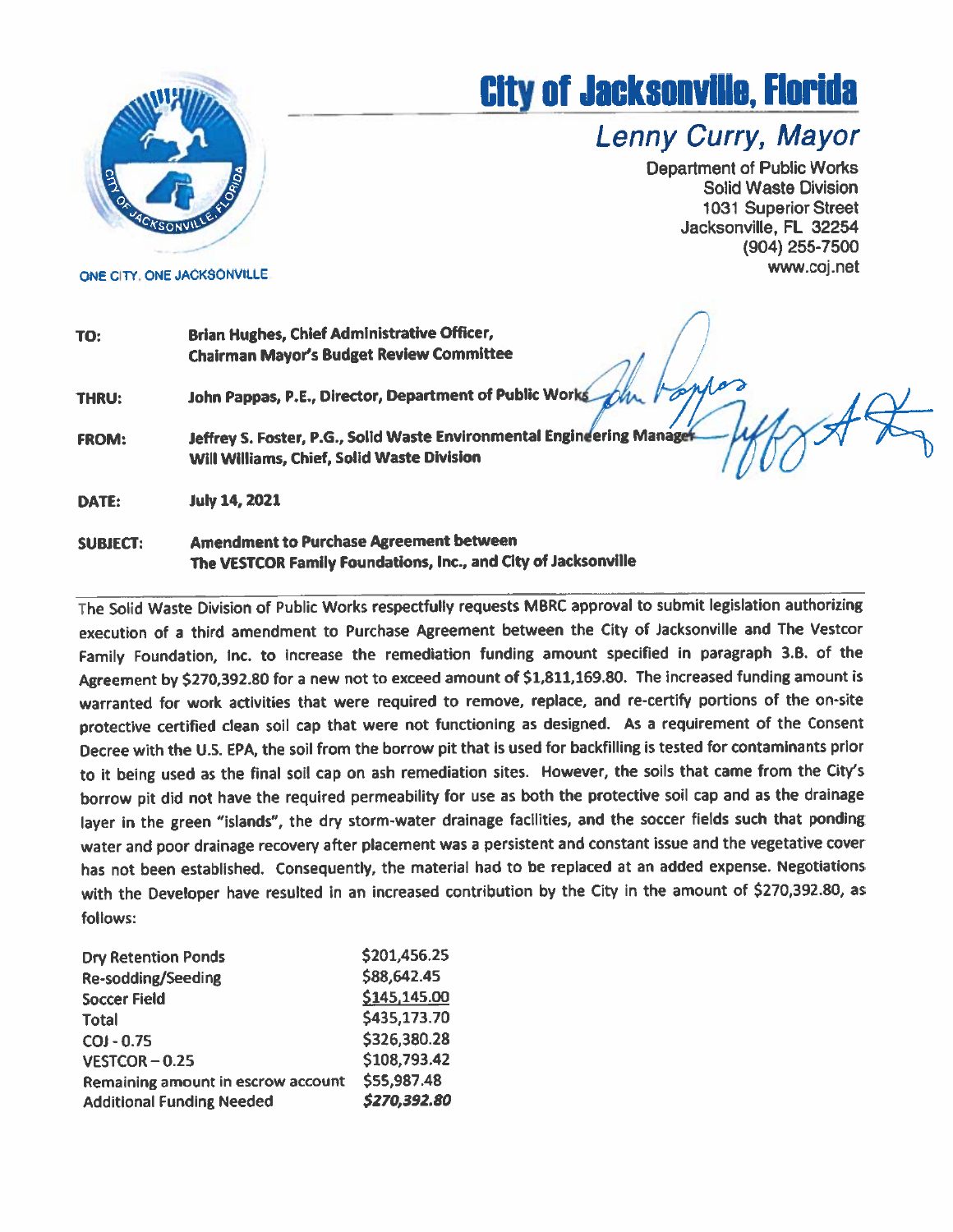The Solid Waste Division hereby requests MBRC approval to request legislation authorizing the submittal of the amendment to City Council for approval.

WW:ld

Attachment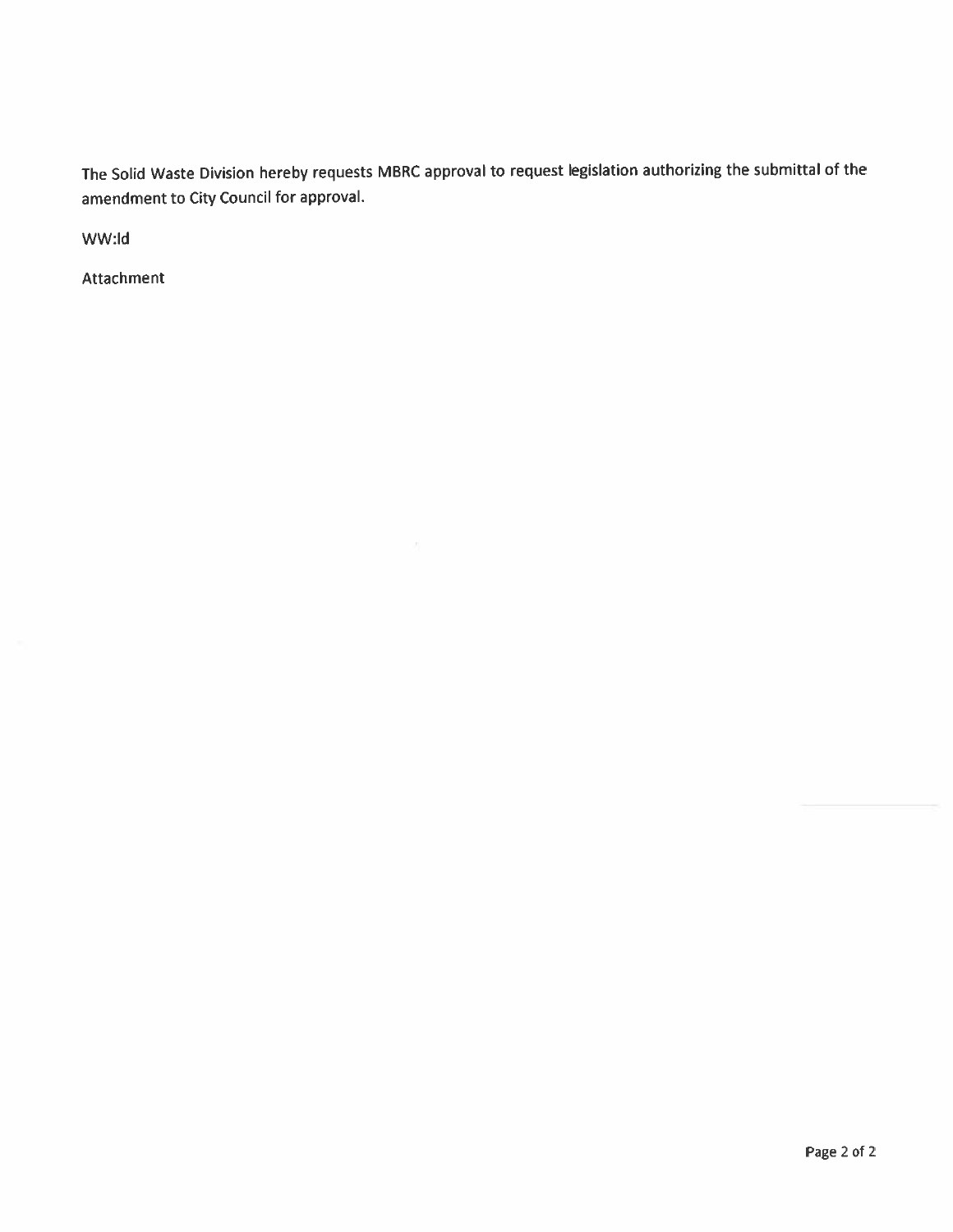# **Additional Ash Remediation Work - Cost Breakdown**

#### **Part 1 - Stormwater Ponds**

| \$174,791.25  | Island, excavation, dewatering, underdrains, remove/replace soil cap, sod |
|---------------|---------------------------------------------------------------------------|
| \$16,850.00   | Engineer certification of soil cap repair to US EPA                       |
| \$27,625.00   | Additional soil placement to achieve the required 2.0-foot clean soil cap |
| \$8,940.00    | Engineer certification of additional soil cap repair to US EPA            |
| (\$26,750.00) | Remove sod costs from this tabulation                                     |
| \$201,456.25  |                                                                           |

# Part 2 - Sod and Seeding

| \$26,750.00 | Include sod costs from Part 1 |
|-------------|-------------------------------|
| \$51,209.00 | <b>Bold City Sod</b>          |
| \$9,600.00  | <b>Bold City Hydroseed</b>    |
| \$1,083.45  | C. Henderson Seed             |
| \$88,642.45 |                               |

# Part 3 - Soccer Field

 $\tilde{E}$ 

| \$128,225.00 | Soil cap removal and replacement on soccer field - 5,000 cy |
|--------------|-------------------------------------------------------------|
| \$16,850.00  | Engineer certification of soil cap on soccer field          |
| \$145,075.00 |                                                             |

#### **Totals**

|                                                | COJ 75%                   | JCA 25% |
|------------------------------------------------|---------------------------|---------|
| \$435,173.70<br><b>Remaining Escrow Amount</b> | \$326,380.28 \$108,793.43 |         |
|                                                | (555, 987.48)             |         |
|                                                | \$270,392.80              |         |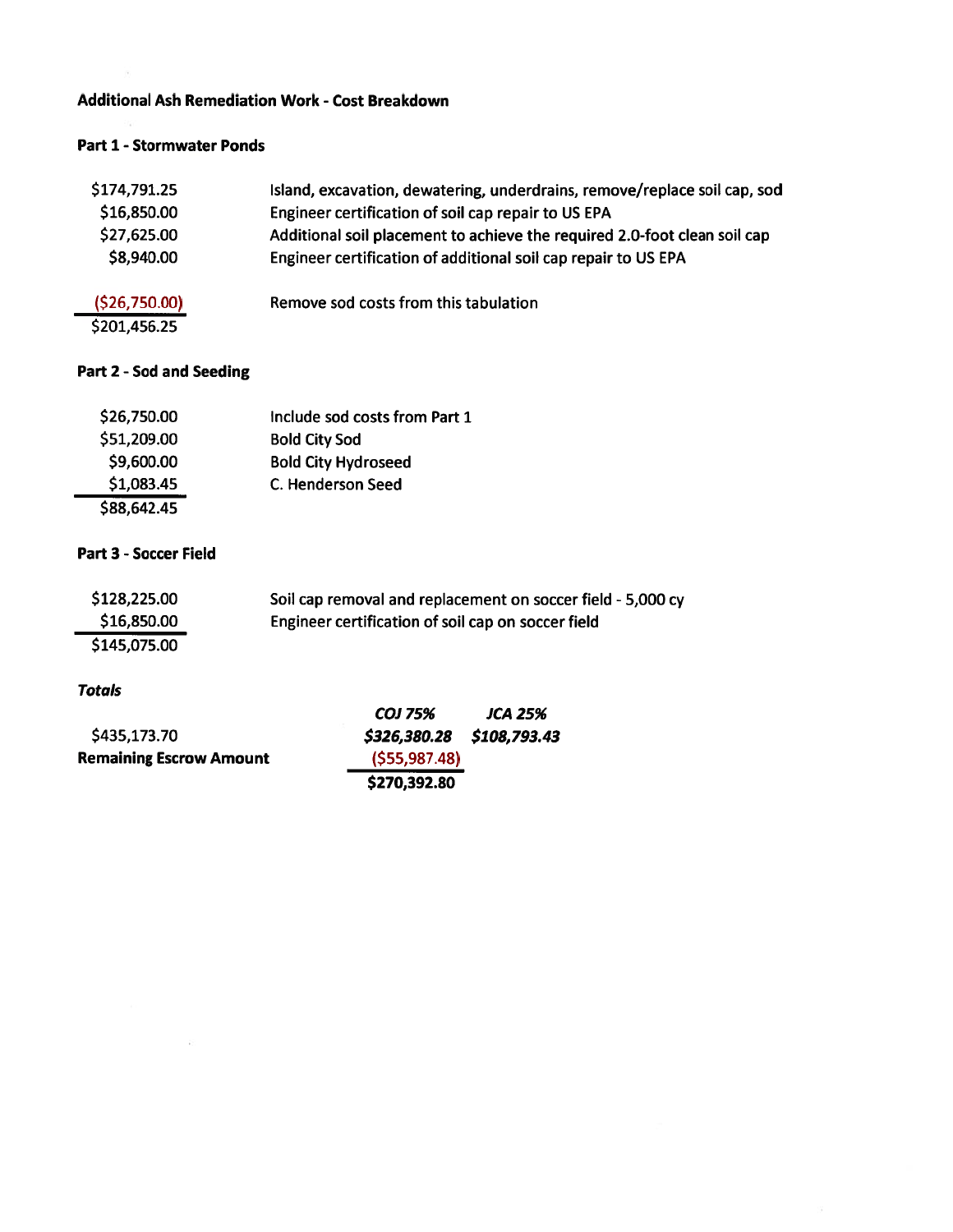#### Part I: Ponds

- . The Jacksonville Classical Academy ("JXC") site (formerly the Forest Street Incinerator site) underwent ash remediation in accordance with a 2008 Consent Decree with the Environmental Protection Agency ("EPA").
- The remediation concept was to excavate and place 2' of certified clean soil in areas of the site where the soil would be exposed after development (landscape areas, stormwater ponds, soccer field, play areas, future gymnasium etc.).
- The remediation contractor was Entact and England Thims & Miller ("ETM") was the engineer of record.
- Remediation work commenced July 2019 and completed December 2019 (excluding the  $\bullet$ placement of all sod). Grading for the stormwater ponds was part of the remediation to insure proper cover.
- All soil, (except the soil used to build up the slab post remediation) came from Trail Ridge as certified clean fill.
- A Construction Completion Report was submitted to the City 12-20-19.
- Post remediation, and with school construction underway, the site was not draining as designed.
- Universal Engineering and Eisman and Russo (E&R) were engaged to evaluate current conditions and soil reports.
- . Hydraulic conductivity testing indicated a kh value of 0.67 ft/day when 7.4+ ft/day had been predicted.
- A plan was developed to rework the ponds and parking lot islands removing and replacing the 2' of certified clean fill placed during remediation and replacing it with A-3 sand. Underdrains were also utilized.
- ETM was advised of the plan.
- Capps Land Mgt & Materials, LLC ("Capps") was engaged to complete the work at a cost of \$174,791.25. Their invoice is attached (Tab 4 Scopes 1-5).
- . A detailed explanation of site issues and the Capps invoice is provided in a memo (Tab 5) from Marc Williams (Vestcor) and Tony Mahfoud (E&R) to Steve Diebenow.
- ETM advised that the pond rework required recertification to COJ.
- ETM was engaged for the recertification at a cost of \$16,850 (Tab 6) which required additional soil testing, surveys etc.
- . During the recertification process, it was discovered that some areas where soil was removed and replaced were too low (received < 2' of cover).
- ETM was engaged for a 2<sup>nd</sup> attempt at recertification at a cost of \$8,940 (Tab 7).
- Capps was engaged for the placement of additional soils in the low areas for a cost of \$27,625. The invoice can be found in Tab 4 Scope 6 with supplemental memo explaining the invoice to **Steve Diebenow Tab 8.**
- Pond rework was completed 1-15-21 and recertification was obtained 1-25-21 (Tab 9.).
- The total cost to rework the ponds (less sod) was \$201,456.25.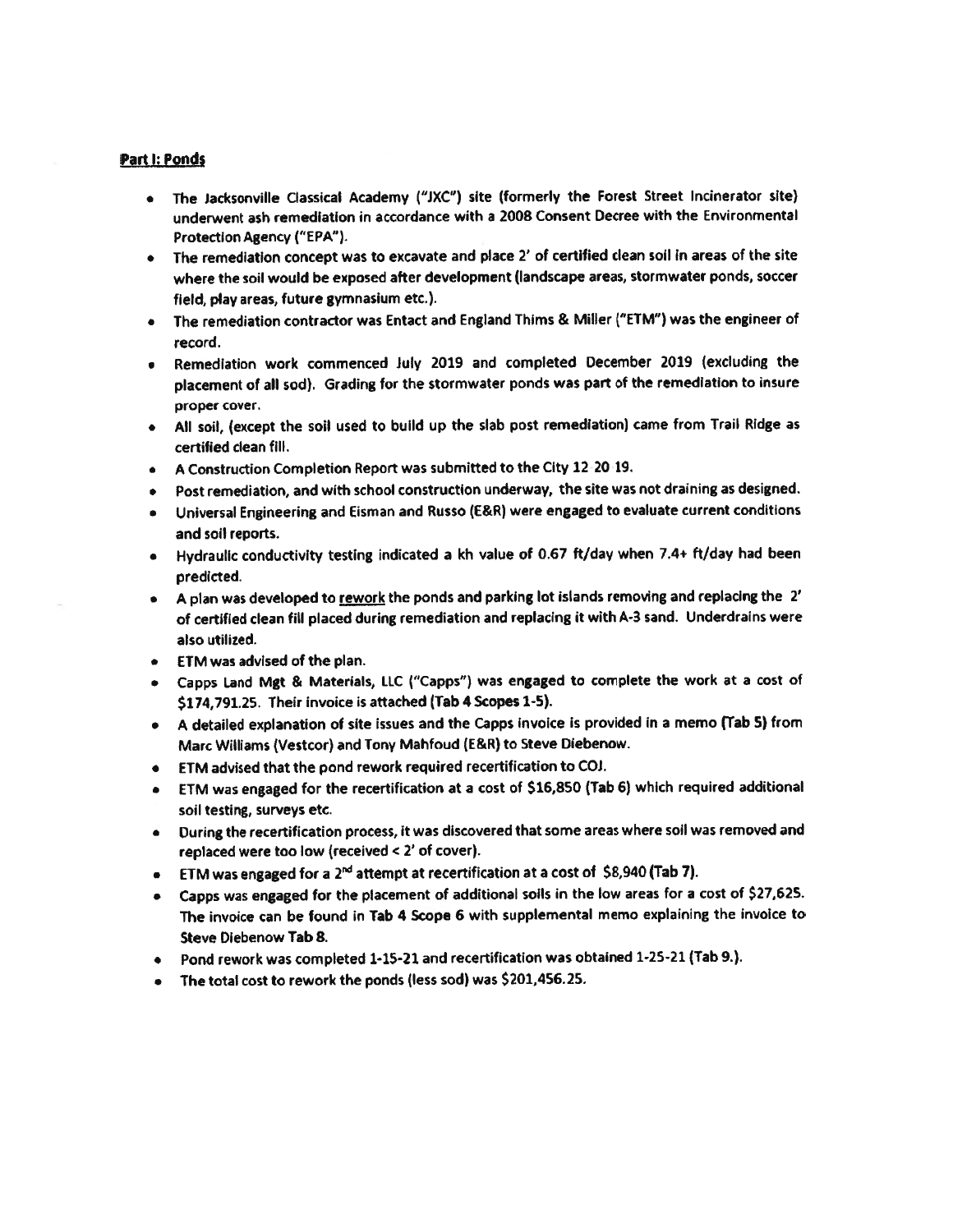#### Part II: Sod & Seed

- Post remediation, the escrow account for site remediation had a balance of \$55,987.48.
- Per the 3rd bullet point above, remediation work was completed December 2019 except for the placement of all sod as the school was under construction until July 2020.
- Reworking the ponds required additional sod and seed.  $\bullet$
- Per the chart below, we spent \$88,642.45 on sod and seed.  $\bullet$ 
	- 6 \$77,959 for 173,320 SF of sod
	- 6 \$10,683.45 for 50,000+ SF of seed
- Invoices for sod and seed can be found:  $\bullet$ 
	- o Capps (Tab 4). Note specific item numbers on the invoice that tie to the chart below.
	- of Bold City (Tab 10). Note specific invoice numbers that tie to the chart below.

| Vendor                | <b>Product</b>   | Cost      | SF      | Price/SF | <b>Item</b> | Invoice # | Date    |
|-----------------------|------------------|-----------|---------|----------|-------------|-----------|---------|
| Capps                 | Sod              | 11,000    | 36,000  | 0.31     | 3.7         |           | 5/30/20 |
|                       | Sod              | 9,625     | 31,500  | 0.31     | 4.7         |           | 5/30/20 |
|                       | Sod              | 6,125     | 15,750  | 0.39     | 6.5         |           | 1/22/21 |
| <b>Total Caps Sod</b> |                  | 26,750    | 83,250  |          |             |           |         |
| <b>Bold City</b>      | Sod              | 19,400    | 38,800  | 0.50     |             | 19416     | 6/30/20 |
|                       | Sod              | 2,475     | 4,950   | 0.50     |             | 19421     | 7/20/20 |
|                       | Sod              | 18,200    | 26,000  | 0.70     |             | 19422     | 7/20/20 |
|                       | Sod              | 7,725     | 15,450  | 0.50     |             | 19439     | 8/19/20 |
|                       | Sod              | 3,409     | 4,870   | 0.70     |             | 19439     | 8/19/20 |
| Total Bold City Sod   |                  | 51,209    | 90,070  |          |             |           |         |
| <b>Total Sod</b>      |                  | 77,959    | 173,320 | 0.45     |             |           |         |
| <b>Bold City</b>      | <b>Hydroseed</b> | 9,600     | 50,000  | 0.24     |             | 19423     | 7/20/20 |
| C. Henderson          | Seed             | 1,083.45  |         |          |             |           | 1/19/21 |
| <b>Total Seed</b>     |                  | 10,683.45 | 50,000  |          |             |           |         |
| Total Sod/Seed        |                  | 88,642.45 | 223,320 |          |             |           |         |

**C.** Henderson (Tab 11).

. Invoices were submitted to ETM requesting the balance of the funds remaining in escrow (\$55,987.48) but paused because ETM desired to cap the site square footage eligible for reimbursement at 111,885 SF per chart and illustration below.

| Area                                | SF         |
|-------------------------------------|------------|
| <b>Blue (Ponds)</b>                 | 117,650    |
| Pink (Soccer & Bermuda)             | 105,175    |
| Orange (Islands)                    | 6,950      |
| Area Eligible for Sod               | 229.775    |
| Less Prior Sod Reimbursement 12/19  | $-117,890$ |
| SF Eligible for Reimbursement (ETM) | 111,885    |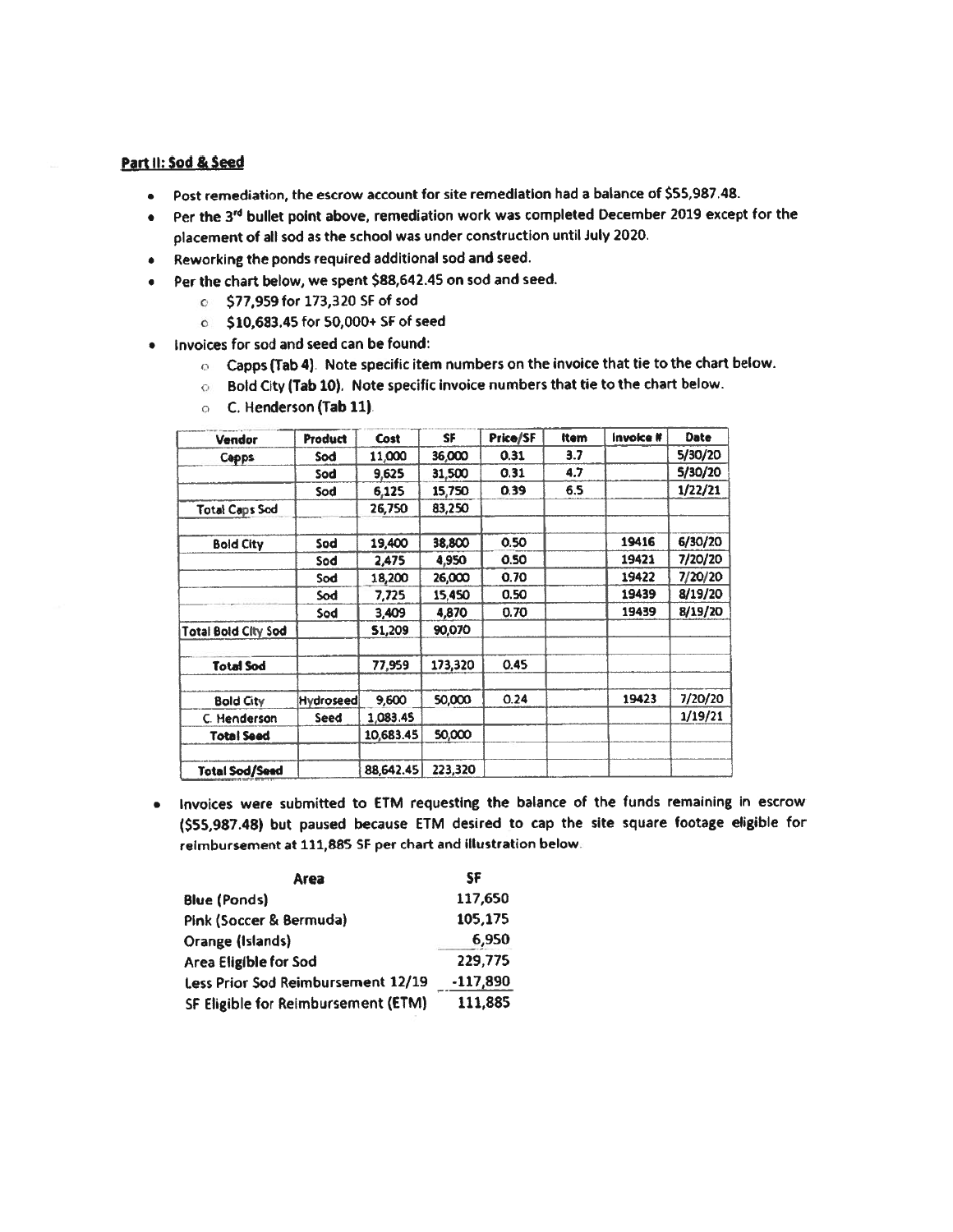

From photo below...it is agreed that we were reimbursed for 117,890 SF of sod in December 2019,  $\bullet$ however, we should not be held to a maximum square footage because we had to rework the ponds. It is our opinion that any funds remaining in the remediation escrow should be released.



The total cost for sod and seed was \$88,642.45.  $\bullet$